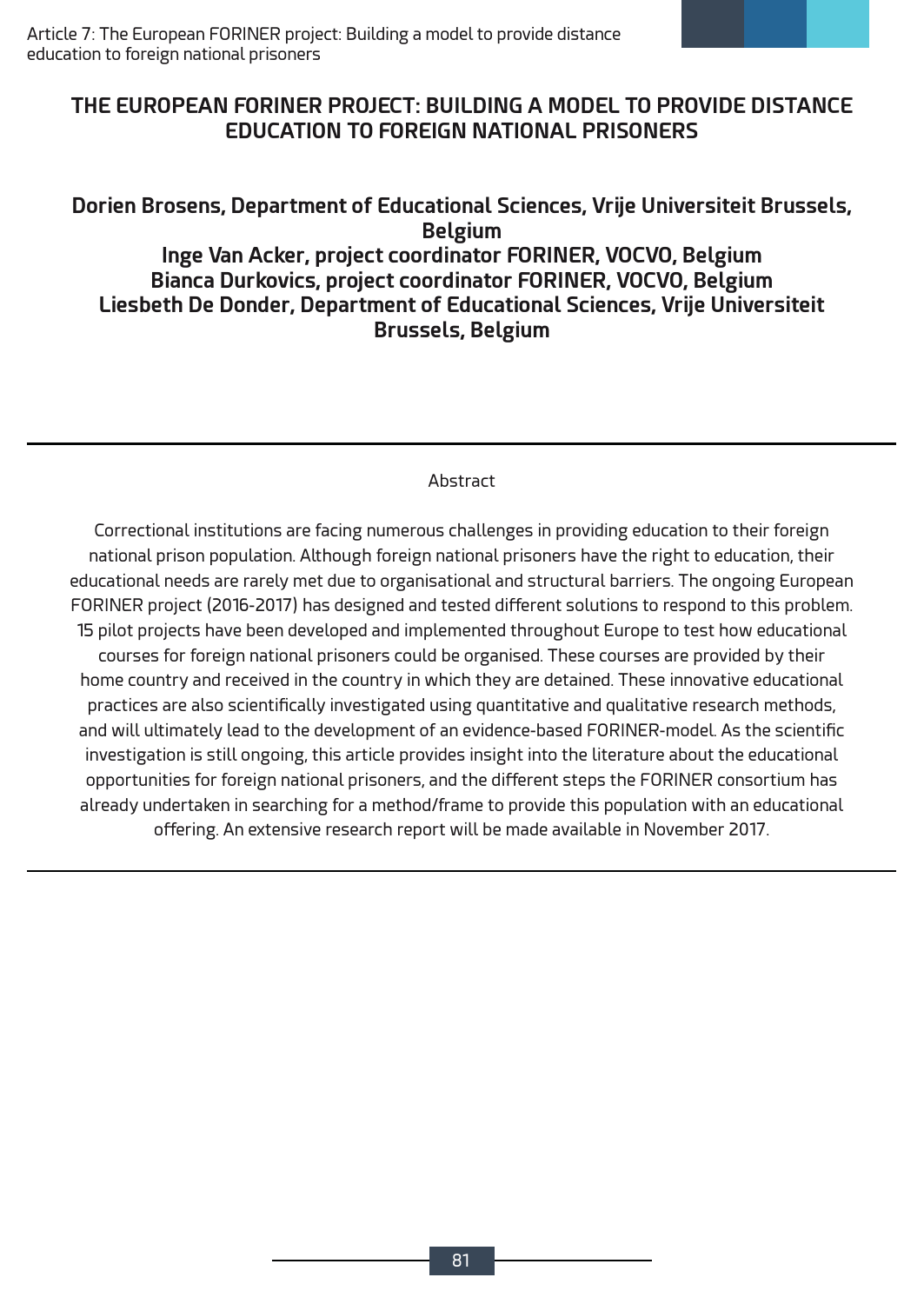## **Introduction**

The population of foreign national prisoners cannot be considered one homogeneous group as they have different backgrounds, nationalities and ethnicities. As criminological literature defines foreign national prisoners as "prisoners who do not carry the passport of the country in which they are imprisoned" (Atabay, 2009, p79), the term 'foreign national prisoners' is used as a large composite level, including: (1) people travelling from one country to another with the aim of committing a crime (e.g., drugs smuggling, human trafficking); (2) people who have resided for a long period of time in the country in which they are imprisoned, but have not been granted citizenship for various reasons; and (3) people who are legal residents of the country for a short period of time (e.g., migrant workers). Besides, in countries where illegal immigration is an offence, illegal immigrants can also be detained in the same institutions as prisoners who have committed internationally recognised criminal offences (Atabay, 2009).

At the 1st of September 2015, on average 23% of the European prison populations consisted of foreign national prisoners, but there are big differences between countries. For instance, Hungary had no foreign national prisoners, while San Marino only had foreign people among their prison population (Aebi, Tiago, & Burkhardt, 2016). Despite the high proportion of foreign people in prisons all over the world, many countries do not have specific strategies or policies to deal with this group (Atabay, 2009). A growing body of literature nevertheless illuminates that apart from the traditional 'pains of imprisonment', foreign national prisoners experience additional problems in terms of language, problems in maintaining contact with family members, and are confronted with immigration issues (Barnoux & Wood, 2013; Bhui, 2009; Lloyd et al., 2006).

## **Why a European project?**

The European FORINER project is produced against the background of the legal and human rights (foreign) national prisoners have to education, even though they have been punished and imprisoned. For instance, the standard United Nations (1955) minimum rules for the treatment of prisoners indicate that 'all' prisoners should have the right to take part in education. In 2009, the Human Rights Council of the United Nations demonstrated that not all their member states meet the equal rights of foreign national prisoners to education and recommended that providing educational programmes for foreign national prisoners should deserve special attention (Muñoz, 2009). Besides, the European Prison Rules also state that the prison regime for 'all' prisoners should focus on reintegration. This can be accomplished by education, labour and training brought by providers from outside prison, on an equal quality standard (Council of Europe, 2006).

Research has shown that participating in education during imprisonment entails several positive outcomes, as creating a regime of dynamic security (Costelloe & Langelid, 2011), decreasing recidivism (Kim & Clark, 2013), and retaining a sense of agency in the controlled prison environment as prisoners still can make some choices on how to spend their time (Behan, 2014). Despite the recognition of these positive outcomes, foreign national prisoners have less participation opportunities compared to national prisoners (Brosens & De Donder, 2016; Westrheim & Manger, 2014). If education is provided to foreign national prisoners, they are mostly language courses to learn the language of the country in which they are detained (Brosens & De Donder, 2016; Ugelvik, 2015). These courses are organised so that foreign national prisoners are able to deal with language problems and become able to communicate with prison staff and fellow prisoners (Ugelvik, 2015). However, research conducted by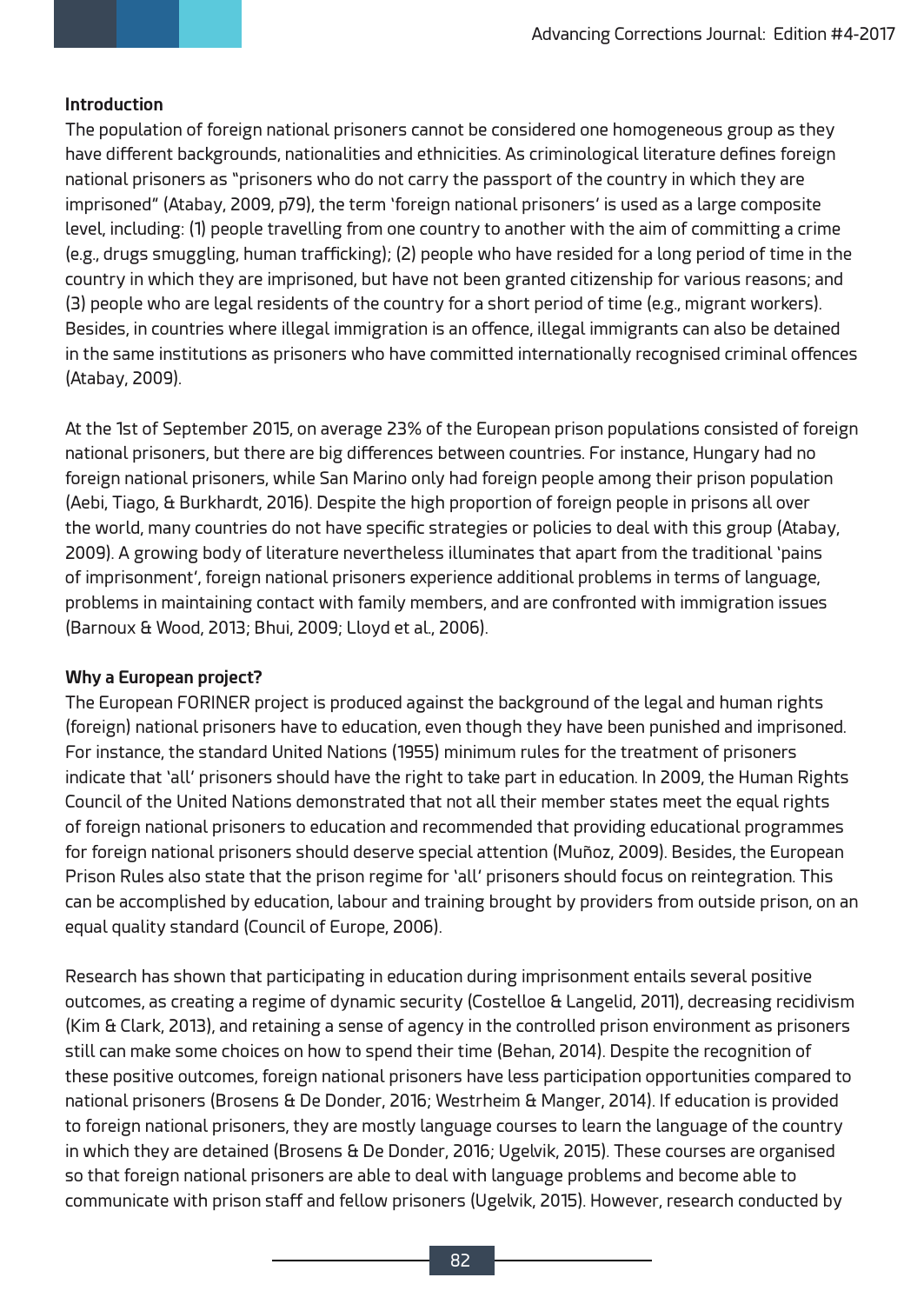the FORINER consortium has demonstrated that many European countries struggle with providing an educational offering to their foreign national prison population. The main barriers are a lack of resources, as there are only limited or totally no educational materials available for foreign national prisoners, and that the financial resources to provide an educational offer are insufficient. Another important barrier is that it is difficult to provide education to foreign national prisoners due to the fact that they do not sufficiently speak the language of the country in which they are detained (Brosens  $\&$ De Donder, 2016).

Although education is a right - also for foreign national prisoners - in practice this right is far from being met as it poses several challenges. Based on this conclusion, the FORINER consortium is convinced that a European-wide network and knowledge is necessary to fight this problem and assure that foreign national prisoners can effectively obtain their right to education.

## Building a European network and the realization of pilot projects

Since the start of the project in January 2016, FORINER has taken several steps to set up a Europeanwide network and pilot projects throughout Europe to test different manners to provide foreign national prisoners with education received from their home country (both digital and non-digital). First, a desk research to map and analyse the existing educational initiatives for European citizens detained in another European country was carried out. The desk report is entitled "Educational participation of European citizens detained in a foreign European country". This report contains a literature review concerning foreign national prisoners. The second part of the report presents the results of an online survey (N=108 prisons in 22 different European countries). This online survey has been distributed to gain an overview of the educational practices that exist for European citizens detained in another European country, as well as the barriers professionals experience to organise such an educational opportunity. In addition, questions are posed about the available ICT facilities and devices within the European prisons. Based on the online survey, four learning practices throughout Europe were selected for further investigation. Fifteen interviews were conducted with educational coordinators, volunteer teachers, prisoners and ICT staff members (Brosens & De Donder, 2016).

As a second step, a FORINER conference was organised in October 2016. The aim of this conference was to bring together organisations from across Europe that were interested in setting up one or more pilot projects with another European country to provide educational courses to foreign national prisoners from their home country, in their own language. There was a lot of interest, and twelve different countries participated in this meeting. The conference was organised as a hackathon<sup>1</sup> and the goal was to exchange information, ideas and to start-up joint pilot projects.

Later on, between January and June 2017, 15 pilot projects were developed and realised throughout Europe to test how an educational offering for foreign national prisoners provided by their home country could be organised. Nine European countries have been involved in these pilot projects. Six European countries have sent education to their nationals detained abroad: Germany, Greece, Lithuania, Romania, the Netherlands, and the United Kingdom. Three countries received educational courses for foreign people detained within their correctional institutions: Belgium, Malta, and Norway.

<sup>1</sup> A hackathon is 'an event where people come together to collaboratively build and launch a new application or finished *good aimed at solving a particular problem built on top of new or existing technology enabler' (Rosell, Kumar, & Shepherd, 2014).*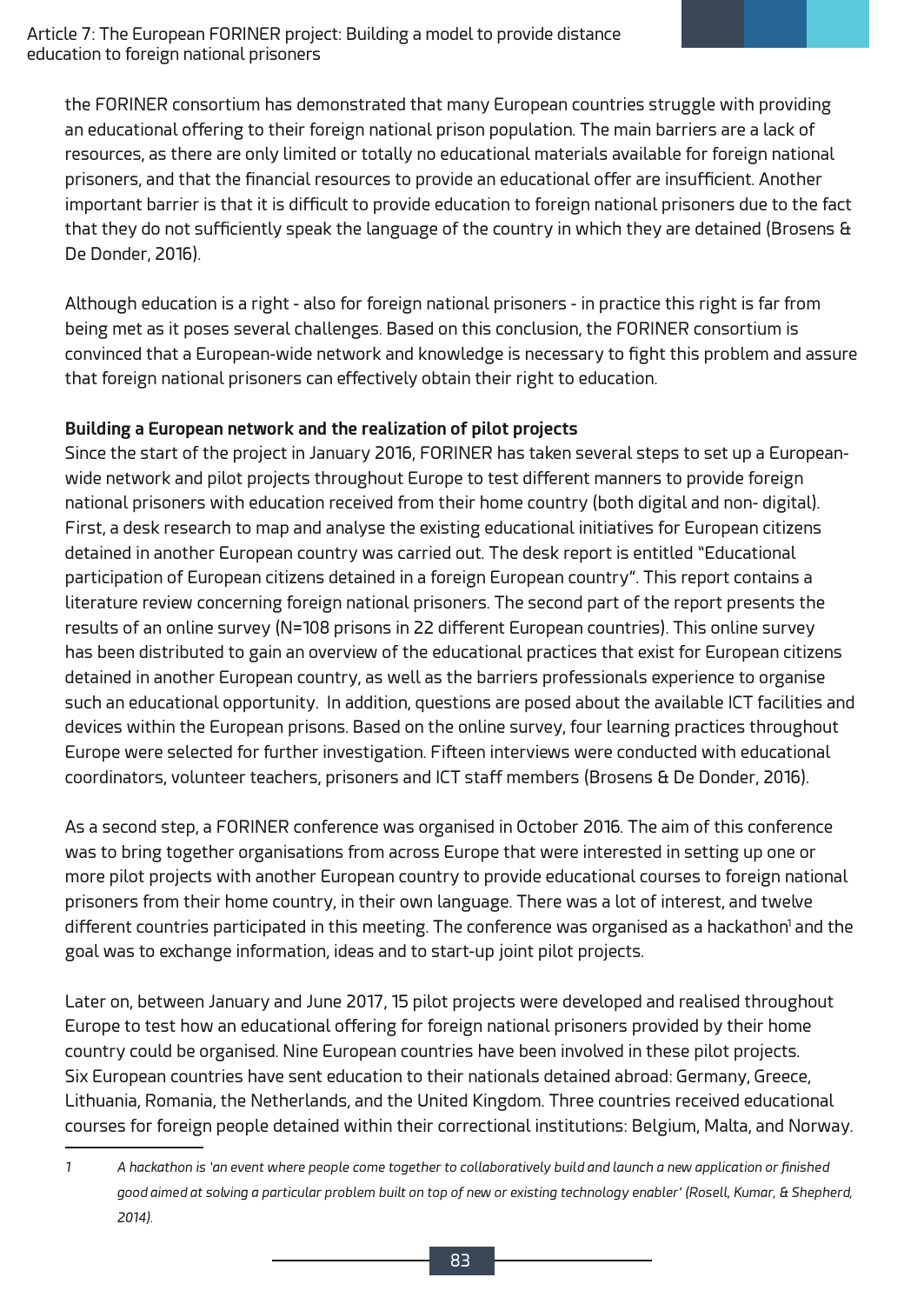36 prisoners have followed an educational course of their home country. The courses were diverse, for instance English, history, management courses, mathematics, and personal social development. 25 of the students are involved until the end of the pilot project. The other 11 students dropped out during the course of the pilot project due to release from prison, transfer to another prison, or stopped with their study. 31 of the students were male (86.1%), 5 female (13.9%). Their mean age was 32,3 years. The youngest student was 20 years old and the oldest one 68 years.

The processes that participating prisoners undergo are monitored by pre- and post-surveys. When a foreign national prisoner starts an educational course, they are invited to fill in a starting questionnaire, with another questionnaire when the course has been completed. These questionnaires focus, for instance, on discovering the motives for selecting that particular course, as well as how they would assess their own current skill level (on subjects such as reading, writing, ICT, selfregulation and mathematics). The ending questionnaire also includes, for instance, questions about what following the course of their home country has contributed to their perspective on reintegration. SPSS 24.0 will be used to perform the analyses, but we already have some first previews. The first results indicate that in particular the reading and writing skills of participating prisoners increase by following an educational course of their home country, that their main motivation is to learn about an interesting or relevant subject, and that they want to satisfy their desire to learn. Furthermore, they expect to have a better life after release from prison and to be able to find a better job. Besides, five pilot projects have been selected to be investigated more in-depth to gain insight into the experiences of those involved. Professionals and prisoners are interviewed qualitatively at the end of the pilot projects (N=16). Being selected for this in-depth evaluation does not mean that these were 'the best' pilot projects. The following selection criteria were used: digital/non-digital, different models to provide distance education, coaching of the student, accused or convicted prisoners, and European region (i.e., North, East, South and West). All interviews will be transcribed verbatim and analysed using MaxQDA, a qualitative analysis programme. Similar to the quantitative evaluation part, we are still working on the analyses, but we can already reveal that students were very grateful for the opportunity to follow a course of their home country. For instance:

*Thank you for offering me this programme. It will help me to spend my time in prison useful. It will help me to refresh long forgotten knowledge. It will help me to forget the hard reality. I'm very grateful for this opportunity".* (Lithuanian student, Belgium)<sup>2</sup>

The ultimate aim of the FORINER project is to develop an evidence-based, European model about how distance education from the home country can be organised for foreign national prisoners while they are in prison in another European country. This model will be partly based on the scientific evaluation of the 15 pilot projects. Insights from the first qualitative interviews show that providing support to the studying prisoners can be a task for the sending partner (from the home country), as well as the receiving partner (from the country where the prisoner is detained). For instance, the sending partner sends the course materials and homework tasks, corrects them and provides feedback. While doing so, some of the sending partners try to motivate prisoners to keep on studying. In other words, they provide both educational as well as motivational support. The receiving partners, from their side, try to have frequent face-to-face contact with the students and motivate them to keep studying.

<sup>2</sup> The evaluation report including the results of the scientific research (both the quantitative as quantitative research) will be *available by the end 2017 on www.foriner.com.*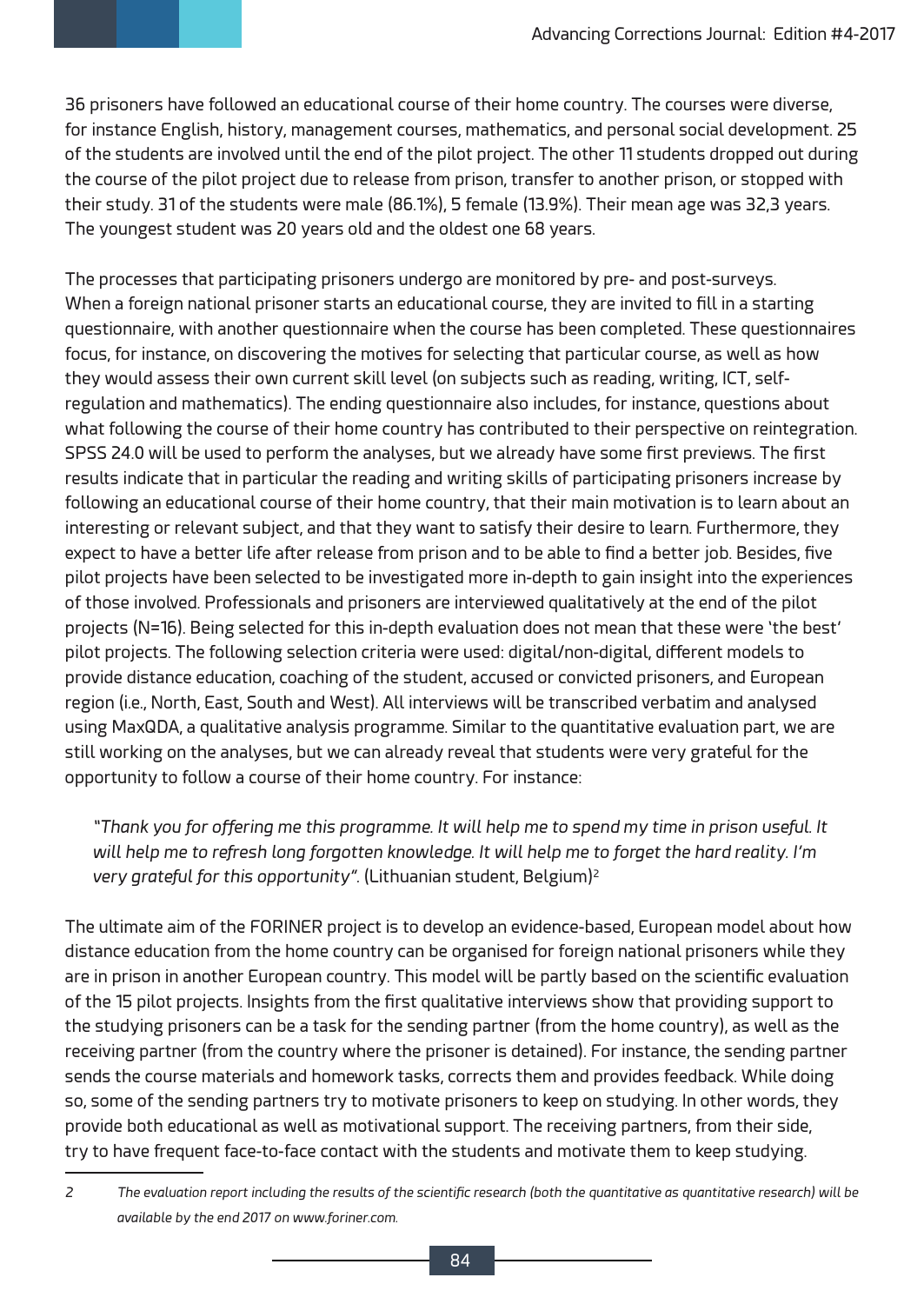Article 7: The European FORINER project: Building a model to provide distance education to foreign national prisoners

They are not directly involved in providing educational support (although some of them print the educational materials they receive from the sending partner for the prisoners), only in motivational support. Furthermore, permission and support from prison authorities is important. Also finding the appropriate level of schooling is of utmost importance. All need a good liaison between the educational provider(s) or social worker(s) in the home country and the prison in which the foreigner is detained.

The evidence-based FORINER-model will be finalised in November 2017. Preliminary results at this time point towards some important elements that should be integrated in the model: 1) The necessity to have a European overview of all sending partners and their educational offer. 2) The need to have 'national coordinators'. For example, the idea is explored to have a national sending coordinator who has an overview of the educational offerings of the diverse national educational providers (e.g., basic skills education, secondary schools, higher education institutions, universities). This coordinating sender can be contacted when another European country has a foreign national prisoner with an educational need in one of their correctional institutions. The receiving partner will get in contact with the coordinator of the sending country to communicate about the possibilities for collaboration. 3) The ongoing evaluation of the pilot projects also reveals that the ideal situation would be that the sending and receiving countries can work together on a digital base (i.e. e-learning, web-based learning). This latter aspect is confirmed by Hawley, Murphy, & Souto-Otero (2013) who state that in particular, a combination of ICT and distance education can create educational opportunities for foreign national prisoners, as it facilitates the cooperation between a prison in the foreign country and the educational provider in the home country. As stated by a professional in one of the receiving countries:

*"The best will be some kind of platform on the computer, on the Internet […] where you can*  login and get the materials. Because of the security, maybe this will be the task of the teacher *or the counsellor but together with the student. We also operate this way with university students for example, so it is possible. […] The best solution will be that every country has its own area on this platform, where some countries can put many courses and other countries maybe not so many. […] This platform cannot only be used for educational materials, but also as a way to communicate with partners in the other countries."* 

#### **Challenges for future advancement**

The FORINER consortium is convinced that the steps they took (and are still taking) are important, but the pilot projects are still in the experimentation phase and need sustaining, and scaling up. There is a lot of potential to support the ongoing development of such projects on a wider scale and to transfer it to more European countries. More than 86.000 prisoners were detained in European prisons at the 1st of September 2015, among which 23% had another nationality than that of the country in which they are imprisoned (Aebi et al., 2016), implying that there are many potential students. However, different (potential) pilot partners have tried to find their citizens in prisons abroad in which they may be detained and did not succeed. Various ministries and embassies were contacted, but due to privacy reasons or organisational barriers they were not able to provide an overview of the prisoners detained in their country. Creating possibilities for detecting, localizing and engaging citizens detained abroad remains a challenge for the future.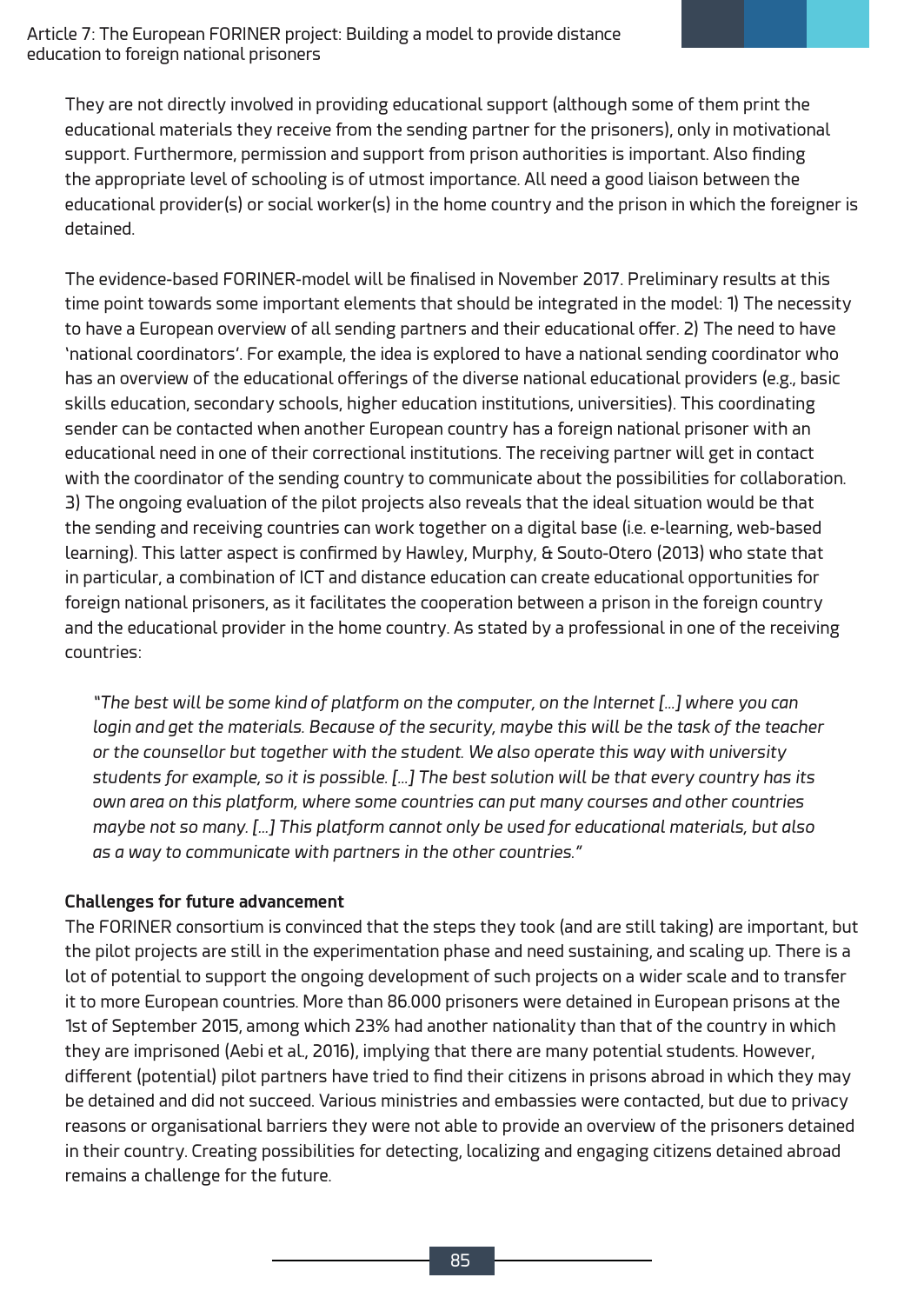Despite the great interest and enthusiasm in the field to work together with other European countries to exchange education across borders, the development of the pilot projects – and especially of the digital ones – is not easy. It requires a lot of trial and error, and new local and intra-national networks need to be built. One of the 15 pilot projects was a digital one, the 14 other pilots were paper-based, implying that all course materials and homework assignments usually needed to be sent by post. Sometimes, the materials are sent by e-mail by the sending partner to the receiving partner. In this case, the receiving partner needs to print all the materials they receive. Implementing ICT in distance education for foreign national prisoners is an important challenge for the future, but it can facilitate the cooperation between a prison in the foreign country and the educational provider in the home country (Hawley et al., 2013).

Besides, the partners involved in the pilot projects are very enthusiastic staff members/volunteers trying to make a difference for some foreign national prisoners, but many of them are operating alone and without structural support from their organisation. A new European project proposal – FORINER II – has been submitted which aims to upscale the evidence-based FORINER model (which is already partly developed, but will be adapted based on the results of the scientific evaluation of the pilot projects). 13 different European countries are involved in this project proposal: Belgium, Cyprus, France, Germany, Greece, Italy, Lithuania, Norway, Portugal, Romania, Slovenia, the Netherlands, and the United Kingdom, and two European-wide organisations (the European Prison Education Association [EPEA] and EuroPris) support the project. If the project will be approved, three 'upscaling levels' will be targeted throughout the project: local, national, and European level (January 2018 – December 2019).

# **Next steps of the current FORINER project**

As already mentioned, 15 pilot projects throughout Europe have been organised to see how education offered to foreign national prisoners provided by their home country can be organised. The different local approaches taken in the pilot projects are currently scientifically evaluated and will provide insight into the different models that can be used to organise education for prisoners detained abroad. The next step of the project is to design an evidence-based FORINER-model (November 2017).

The FORINER consortium will also design policy advice. To improve mainstreaming and influencing policy development, the FORINER project has an advisory board consisting of experts in European and national policy on prison education and ICT. The advisory board has been following up on the project and its results closely. They mainly give strategic advice on the project goals and how best to achieve them. They will also help in spreading the project results among European stakeholders and policy makers after the project has formally ended. One of the biggest challenges for the FORINER consortium during the upcoming months will be to write well-founded policy, taking into account the advice of the board in order to have a policy impact on a European level (before the end of 2017).

## **Becoming involved in the Foriner project**

If you would like to become involved in the Foriner project, you can contact our project coordinator (bianca.durkovics@vocvo.be or foriner@vocvo.be).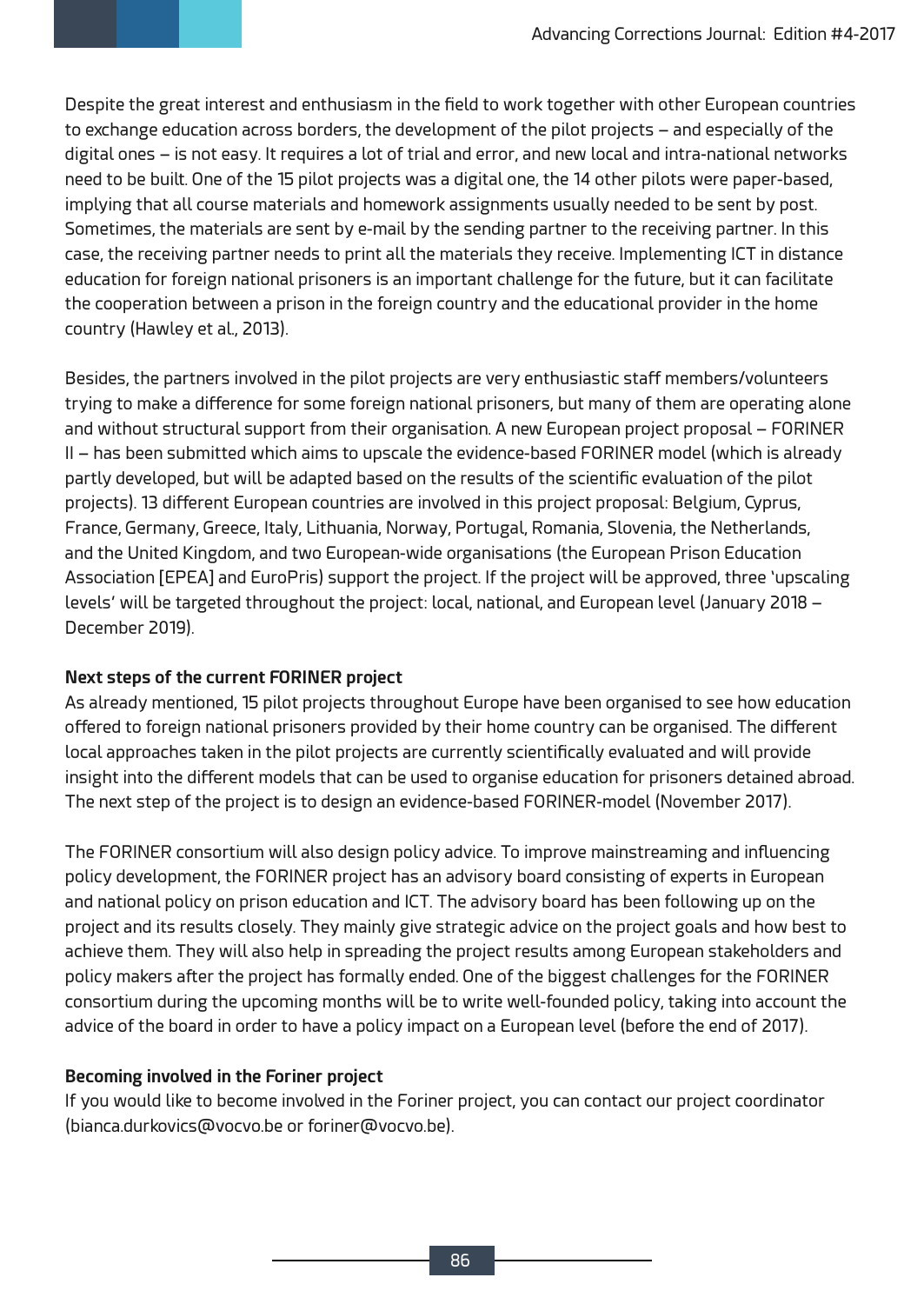## **LIST OF REFERENCES**

Aebi, M. F., Tiago, M. M., & Burkhardt, C., C. (2016). SPACE I - Council of Europe Annual Penal Statistics: Prison populations. Survey 2015. Strasbourg: Council of Europe.

Atabay, T. (2009). Handbook on prisoners with special needs. New York: United Nations.

Barnoux, M., & Wood, J. (2013). The specific needs of foreign national prisoners and the threat to their mental health from being imprisoned in a foreign country. Aggression and Violent Behavior, 18, 240-246.

Behan, C. (2014). Learning to escape: Prison education, rehabilitation and the potential for transformation. Journal of Prison Education and Reentry,  $1(1)$ , 20–31.

Bhui, H. S. (2009). Foreign national prisoners: Issues and debates. In H. S. Bhui (Ed.), Race and Criminal Justice (pp. 154-169). London: SAGE.

Brosens, D., & De Donder, L. (2016). Educational participation of European citizens detained in a foreign European country. Brussels: Vrije Universiteit Brussel.

Costelloe, A., & Langelid, T. (2011). Prison education and training in Europe - a review and commentary of existing literature, analysis and evaluation. Birmingham: GHK.

Council of Europe. European Prison Rules (2006). Retrieved from http://www.coe.int/t/dgi/ criminallawcoop/Presentation/Documents/European-Prison-Rules\_978-92-871-5982-3.pdf.

- Hawley, J., Murphy, I., & Souto-Otero, M. (2013). Prison education and training in Europe. Current stateof-play and challenges. Brussels: European Commission. Retrieved from http://www.voced.edu.au/ content/ngv56865
- Kim, R. H., & Clark, D. (2013). The effect of prison-based college education programs on recidivism: Propensity Score Matching approach. Journal of Criminal Justice, 41(3), 196–204.
- Lloyd, M., Bhui, H. S., Bye, E., Laing-Morton, T., Tysoe, E., Fossi, J., & Trussler, L. (2006). Foreign national prisoners: A thematic review. London: HM Inspectorate of Prisons.
- Muñoz, V. (2009). Promotion and protection of human rights, civil, political, economic, social and cultural rights, including the right to development: The right to education to persons in detention. United Nations.

Rosell, B., Kumar, S., & Shepherd, J. (2014). Unleashing innovation through internal hackathons. In 2014 IEEE Innovations in Technology Conference (pp. 1-8). https://doi.org/10.1109/InnoTek.2014.6877369

Ugelvik, T. (2015). The incarceration of foreigners in European prisons. In S. Pickering & J. Ham (Eds.), The routledge handbook on crime and international migration (pp. 107–120). London: Routledge.

- United Nations. (1955). Standard Minimum Rules for the Treatment of Prisoners. Retrieved 24 February 2014, from http://www.refworld.org/docid/3ae6b36e8.html
- Westrheim, K., & Manger, T. (2014). Iraqi prisoners in Norway: Educational background, participation, preferences and barriers to Education. Journal of Prison Education and Reentry, 1(1), 6-19.

# **About the Authors**

**Dorien Brosens** is a postdoctoral researcher at the Department of Educational Sciences of the Vrije Universiteit Brussel (Belgium). She obtained a PhD in 2015 with a thesis titled: 'Participation in prison programmes. Profile of (non-)participants, encouraging and discouraging factors.' In addition, she has been involved in a research project concerning participation and involvement of prisoners in prison life (e.g. prisoner council, voluntary work), a research project focussing on the needs, motives and barriers of foreign national prisoners to participate in prison activities (FIP2 – Foreigners Involvement and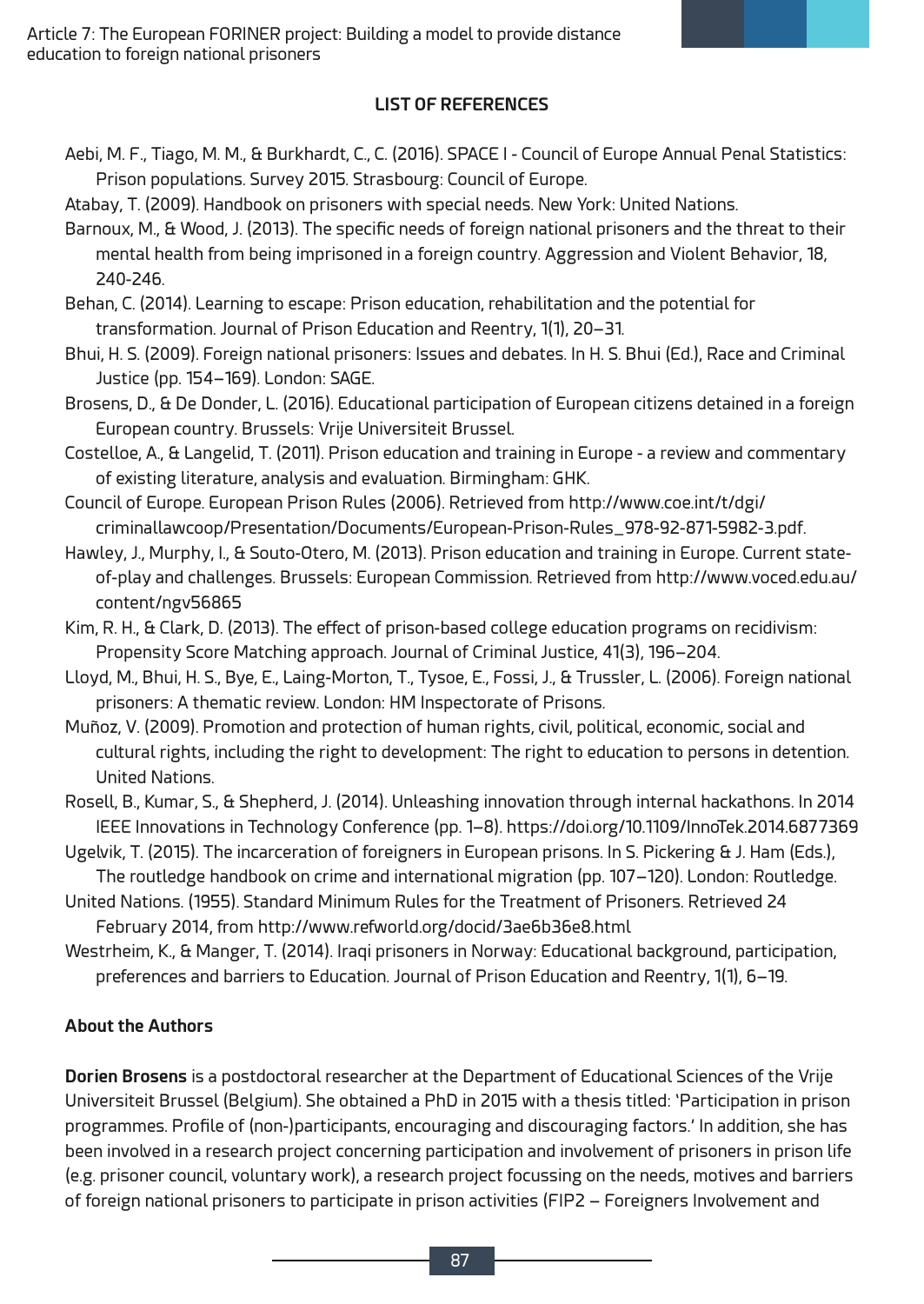Participation in Prison), and the European FORINER project about providing foreign national prisoners in European prisons with access to learning opportunities provided by home institutions. Contact: dorien.brosens@vub.be

Liesbeth De Donder is Professor at the Vrije Universiteit Brussel where she teaches the courses 'Civil Society and Community Development', 'Social Gerontology' and 'Research Methodology'. She manages and supervises different research projects on social inclusion and social participation, elder abuse and quality of care, and participatory research methodologies. She is also the chairwoman of the research group PaLD (Participation and Learning in Detention).

Inge Van Acker has worked as a teacher for several years before she entered the prison education working field. In 2008 she left the teaching job to become the first prison education coordinator of the prison of Mechelen. After two years she moved to VOCVO to coordinate prison education for all prisons in Flanders and Brussels. She has been working in this job for VOCVO up to now. During the past years at VOCVO Inge managed to build a large network within the Flemish field of prison education and also abroad. This led to the foundation of Klasbak vzw, the Flemish branch of the EPEA, in 2014, in close cooperation with other education providers or other professionals related to the field. Inge is Secretary of Klasbak. As the contact person for all issues regarding prison education in Flanders, Inge has regular meetings with partners such as the Belgian Prison service, the Department of Education and the Department of Welfare to discuss problems, look for solutions and constantly try to improve the cooperation and educational offer in prison. In 2016 Vocvo started the Erasmus+project FORINER, of which it is the coordinator. Inge is the project leader. FORINER is a two-year European project on providing distance education to prisoners detained abroad, in their own language.

**Bianca Durkovics** graduated at the Babes Bolyai University in Romania and is a member of the Romanian College of Psychologists. She is also a trainer with almost 3 years of experience in planning and ongoing training programmes addressing adult education using formal and informal approaches. In the last 4 years, she gained professional experience in project coordination and supervision of programmes and services in the non-governmental sector in Romania. She is involved in non-formal education since 2012, participating in numerous international trainings and exchanges in Europe through the Erasmus+ programme. The learning mobilities were aimed at developing competences in the field of social inclusion, discrimination and equal opportunities for people coming from vulnerable groups. Bianca also acquired competences in writing projects applications through European funds by coordinating Mobility projects in the field of education and social inclusion within the Erasmus+ program. She is coordinating the FORINER project from May 2017.

#### **Addresses of the authors**

Dorien Brosens Vrije Universiteit Brussel – Department of Educational Sciences Pleinlaan 2 1050 Brussels – Belgium

Inge Van Acker VOCVO vzw Frederik de Merodestraat 27 2800 Mechelen – Belgium